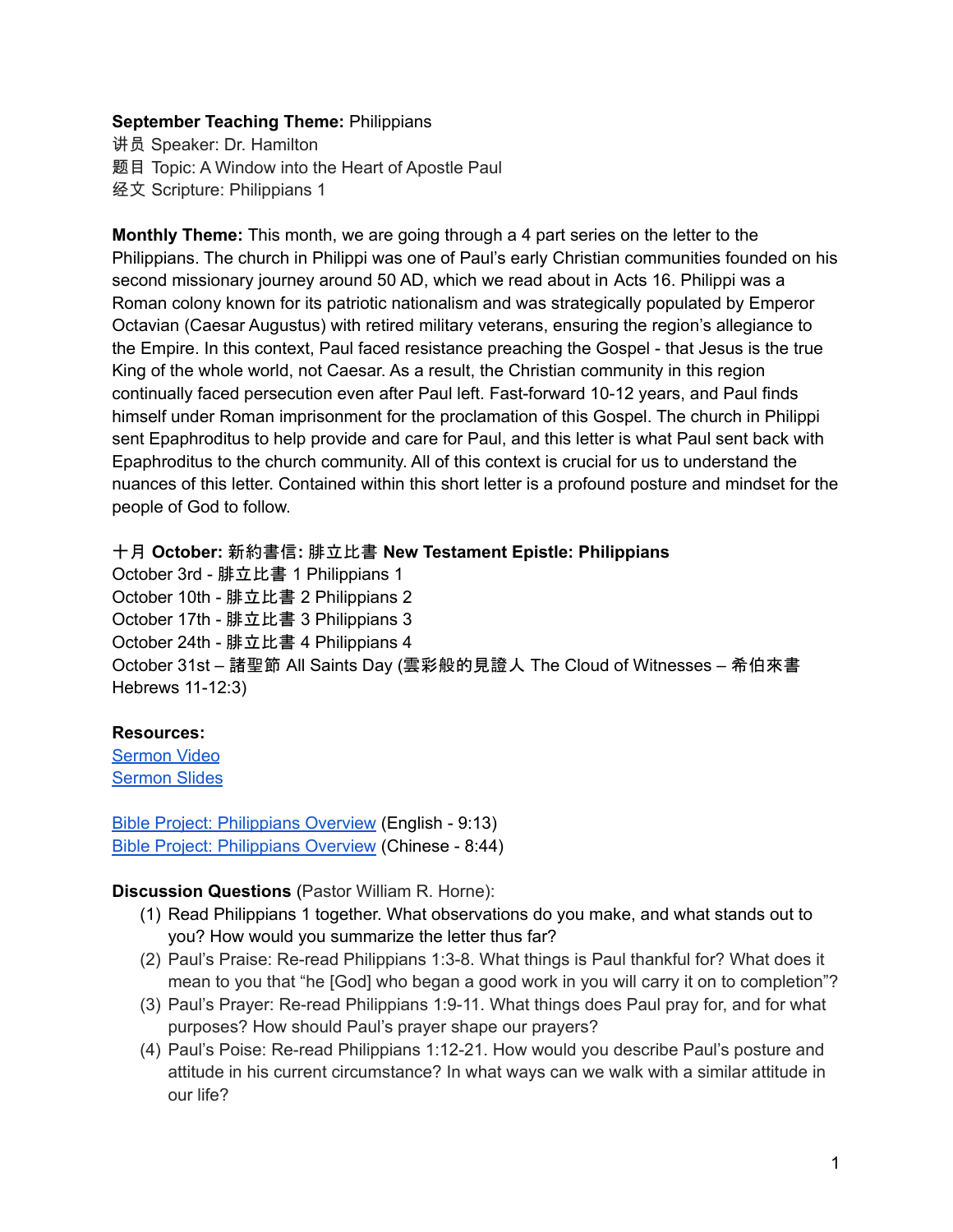- (5) Paul's Problem: Re-read Philippians 1:21-26. What is Paul's dilemma? What is Paul's mindset when facing death?
- (6) Paul's Plea: Re-read Philippians 1:27-30. What do you believe it looks like to "conduct yourself in a manner worthy of the gospel of Christ"? (We will explore this more in Philippians 2).

## **Important Notes** (Pastor William R. Horne)**:**

Notes on Q1: Pay attention to the context of the letter, written above under monthly theme.

Notes on Q2: As Dr. Hamilton pointed out, Paul's praise/thankfulness can be seen in four categories (1) good memories (1:3), (2) the privilege of praying (1:4), (3) Gospel partnership (sharing) (1:5), (4) what God will yet do in their lives (1:6).

Notes on Q3: Paul prays (1) for their love to abound yet more and more; that (2) this be accompanied by full knowledge and moral insight, SO THAT (3) they might approve those things that really matter, SO THAT (4) they might be pure and blameless when Christ returns, as (5) they are now full of the fruit of righteousness/justice, fruit that is (6) effected by Christ Jesus and (7) for the glory and praise of God.

Item 1, 2, 3, and 5 give the *what* of Paul's prayer for the Philippian Church; item 4 gives the *why*, while item 6 offers the *means* to the (ultimate) *end* expressed in item 7. (Gorden Fee).

Notes on Q4: Paul's attitude here in Philippians is the living out of Romans 8:28, "And we know that in all things God works for the good of those who love him, who[\[i\]](https://www.biblegateway.com/passage/?search=Romans%208&version=NIV#fen-NIV-28145i) have been called according to his purpose." (NIV). Paul is rejoicing that (1) God is still working to advance His Kingdom (the Gospel - the Good News of King Jesus) through Paul's imprisonment; (2) God is even using those who "preach Christ" with faulty motives; and that in Christ, Paul will experience deliverance whether he lives or dies. Paul doesn't deny his suffering or the hard reality but has his mindset on the bigger picture. He stands firm in the faith, despite suffering. He sees the good God is working out, even amid his situation of suffering. **The Christian mindset does not dismiss the reality of suffering while simultaneously looking to the ways God is forming us and walking with us in the valleys.**

Notes on Q5: Paul's dilemma is, does he hope for death, as that would be gain for him to depart to be with Christ and escape suffering, or does he hope to live, so that he can go on to do more fruitful work? Ultimately, he is driven towards "remaining in the body" to continue the fruitful work God has started in him. The mindset of Paul is both profound and freeing. "For me to live is Christ, and to die is gain." The people of God can embrace true life now in Christ and have been freed from the power of death. If death has no power over you, who/what can stop you? "If God is for us, who can be against us?" As Martin Luther King Jr said, **"We must come to recognize that there are some things so eternally true, that they are worth dying for and if a man has not discovered something he will die for, he isn't fit to live."**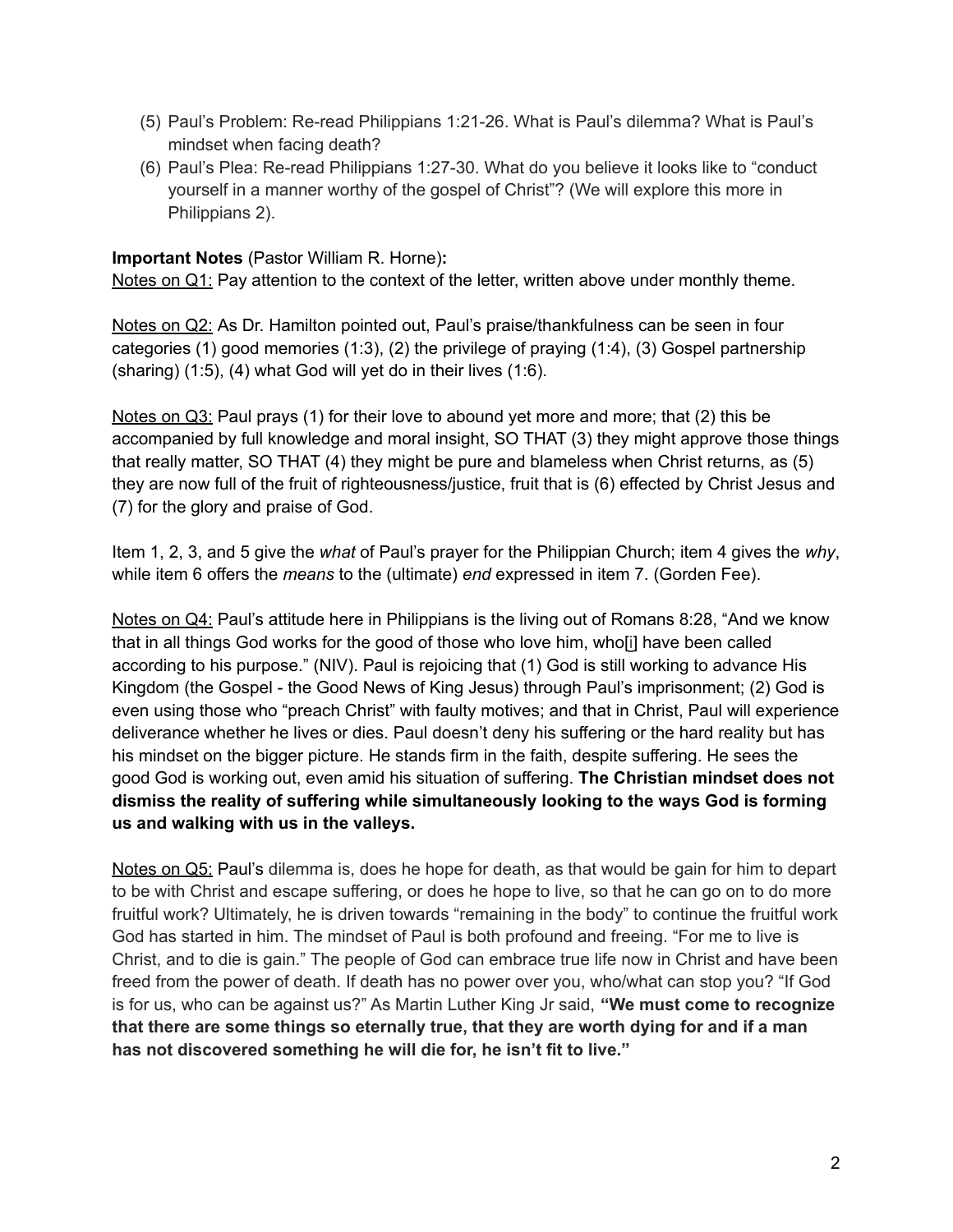Notes on Q6: Philippians 1:27 is the grounding for Paul's logic to come in Philippians 2, which we will explore this Sunday. Right, now give your thoughts given the context so far. First, we can see that it is evident in chapter 1 that a life "worthy of the Gospel" is a mindset of ultimate joy amid suffering.

## **Sermon Summary** (Elder Yin): 通向使徒保罗内心的窗口

韩教授 10/3/21

经文:"基督耶稣的仆人保罗和提摩太写信给凡住腓立比、在基督耶稣里的众圣徒,和诸位监督, 诸位执事。 愿恩惠、平安从 神我们的父并主耶稣基督归与你们! 我每逢想念你们,就感谢我的 神; 每逢为你们众人祈求的时候,常是欢欢喜喜地祈求。 因为从头一天直到如今,你们是同心合 意地兴旺福音。 我深信那在你们心里动了善工的,必成全这工,直到耶稣基督的日子。 我为你们 众人有这样的意念,原是应当的;因你们常在我心里,无论我是在捆锁之中,是辩明证实福音的时 候, 你们都与我一同得恩。 我体会基督耶稣的心肠,切切地想念你们众人;这是 神可以给我作见 证的。 我所祷告的,就是要你们的爱心在知识和各样见识上多而又多, 使你们能分别是非,作诚 实无过的人,直到基督的日子; 并靠着耶稣基督结满了仁义的果子,叫荣耀称赞归与 神。 弟兄们 ,我愿意你们知道,我所遭遇的事更是叫福音兴旺, 以致我受的捆锁在御营全军和其余的人中, 已经显明是为基督的缘故。 并且那在主里的弟兄多半因我受的捆锁就笃信不疑,越发放胆传 神 的道,无所惧怕。有的传基督是出于嫉妒纷争,也有的是出于好意。 这一等是出于爱心,知道我 是为辩明福音设立的; 那一等传基督是出于结党,并不诚实,意思要加增我捆锁的苦楚。 这有何 妨呢?或是假意,或是真心,无论怎样,基督究竟被传开了。为此,我就欢喜,并且还要欢喜; 因为 我知道,这事借着你们的祈祷和耶稣基督之灵的帮助,终必叫我得救。 照着我所切慕、所盼望的, 没有一事叫我羞愧。只要凡事放胆,无论是生是死,总叫基督在我身上照常显大。 因我活着就是 基督,我死了就有益处。" 腓立比书 1:1-21

非利比书,保罗开始提到聖徒,永远是复数。也是对我们每个人讲的。

五个主要真理

1,保罗的赞美 Praise

a,美好的记忆:每逢相念你们,就感谢我的神。你我生命中是否有这样的人。感恩神而不是人。 b,祷告的特权,1:4,16次出现喜乐。祷告的喜乐,保罗这样忙,还是祷告。

c,分享福音1:5从头一天直到如今,你们是同心合意的兴旺福音,保罗视弟兄姐妹在传福音中的 伙伴。

d,神仍在他们生活中做工

腓1:6, 在你们心里动了善工的必成全这工,直到耶稣基督的日子。神开始的工作祂定完全。

2,保罗的祷告 Pray

我把你们放在我的祷告之中。你们的爱心多而又多。丰丰满满的爱。旧约中丰盛的爱出现8次。出 34:6:耶和华有丰盛的慈爱。爱谁?爱神,爱失去的灵魂。拉丁文是溢出,满溢的爱。

3,保罗的镇定 Poise